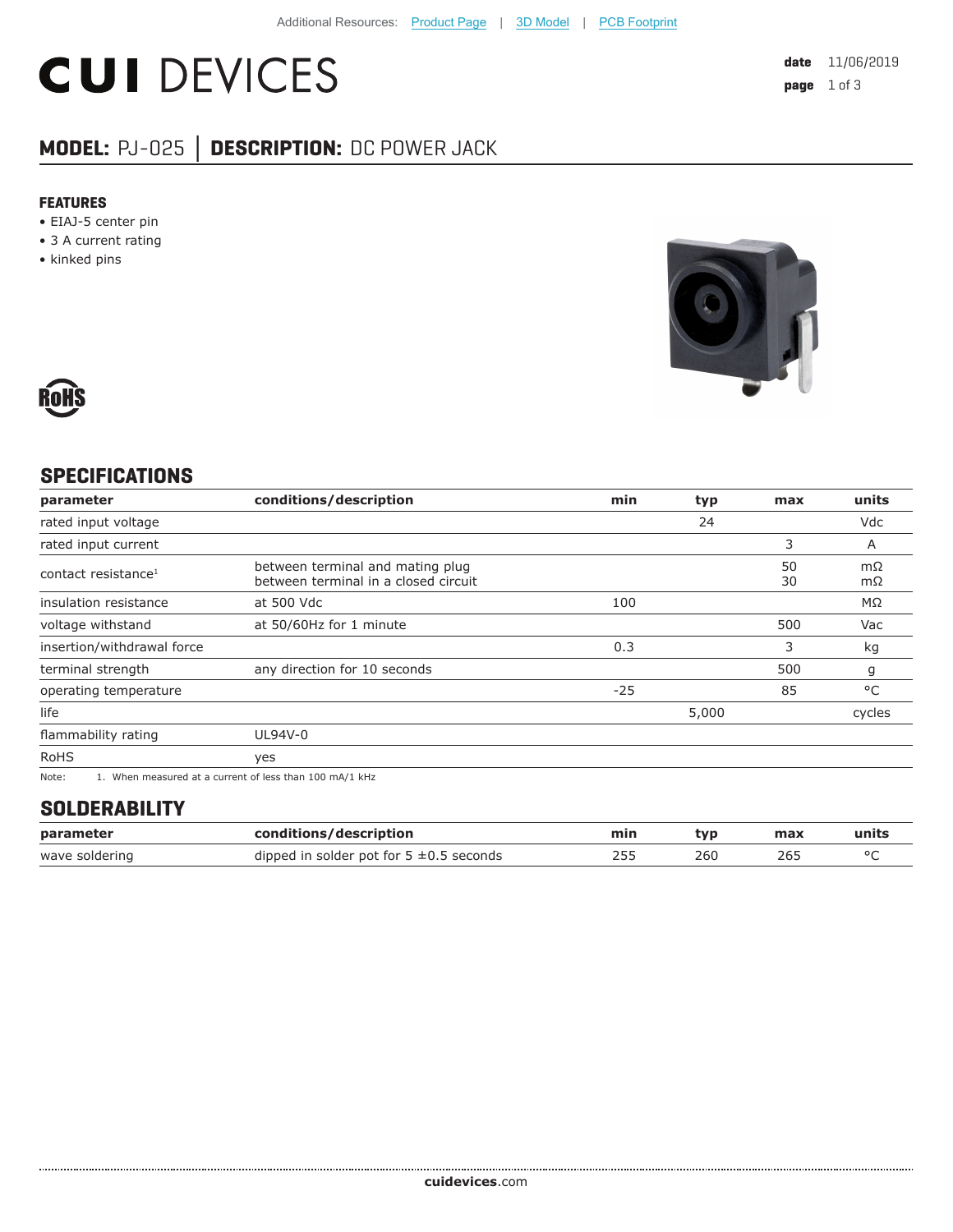#### **MECHANICAL DRAWING**



Jack Insertion Depth: 9.0 mm

Note: 1. All specifications measured at 10~35°C, humidity at 45~85%, under standard atmospheric pressure, unless otherwise noted.